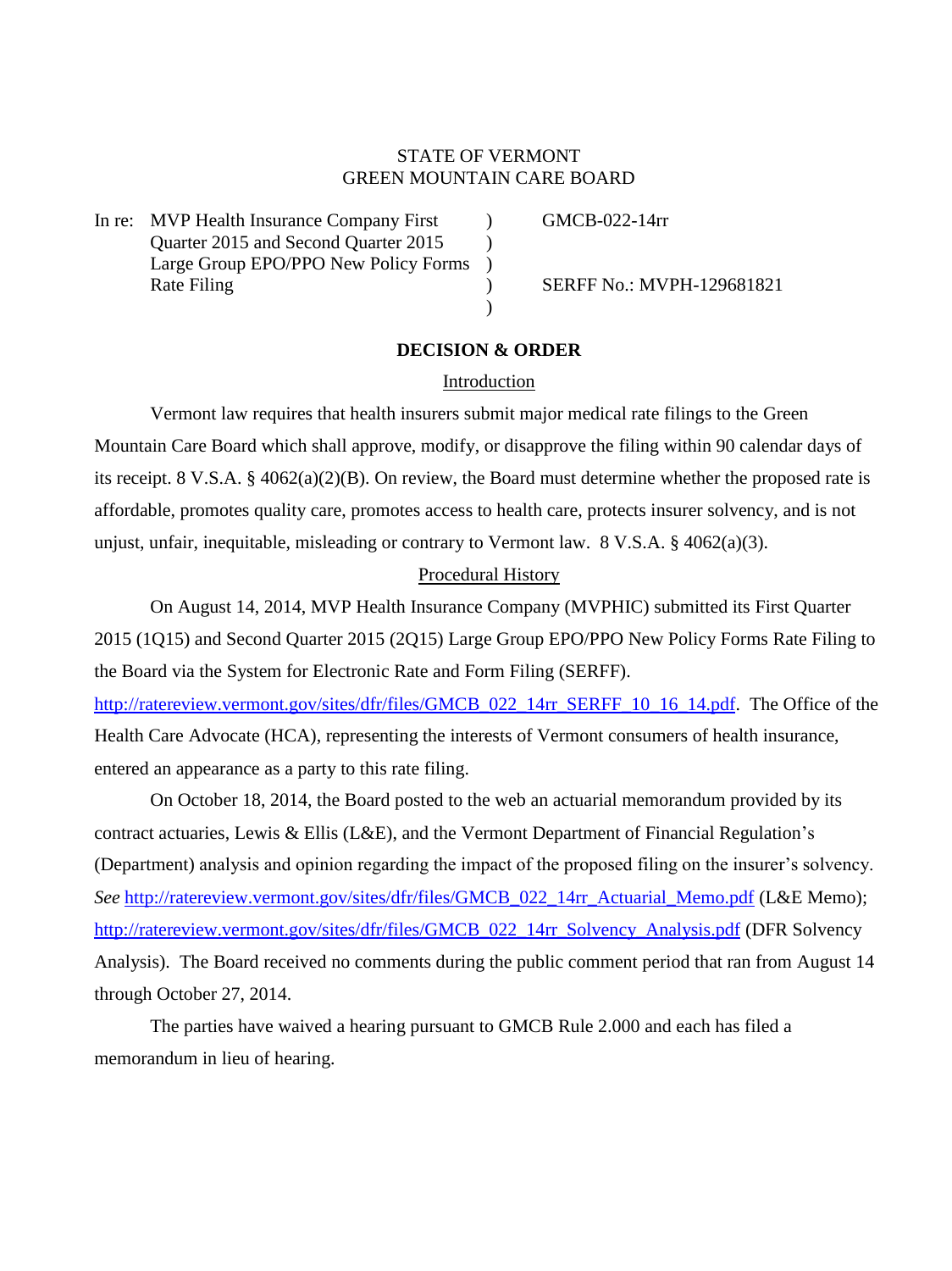### Findings of Fact

#### Nature of the Filing

1. MVPHIC is a for-profit New York health insurer that provides PPO and EPO products to individuals and employers in the small and large group markets in New York and Vermont. MVPHIC is owned by MVP Health Care, Inc. (MVP), a New York corporation that transacts health insurance business in New York and Vermont through a variety of for-profit and non-profit subsidiaries.

2. This filing covers manual pure premium rate development for nine new EPO/PPO products that MVPHIC is introducing in 2015. The manual rates here are derived by applying benefit factors<sup>1</sup> relative to the carrier's 1Q15 and 2Q15 Large Group EPO/PPO Manual Rate, which the Board approved with modification on November 10, 2014. *See* Docket no. GMCB 021-14rr, *available at* [http://ratereview.vermont.gov/sites/dfr/files/GMB\\_021\\_14rr\\_DecisionFinal.pdf](http://ratereview.vermont.gov/sites/dfr/files/GMB_021_14rr_DecisionFinal.pdf) (hereafter "Docket 021-  $14rr"$ ).

### Summary of the Data and Analysis

 $\overline{a}$ 

3. MVPHIC utilized the updated benefit pricing tool proposed in Docket 021-14rr to derive benefit relativity factors for the proposed new plans. The updated benefit pricing model reflects calendar year 2012 allowed medical and Rx claims from its entire New York and Vermont commercial membership and includes adjustments for induced utilization based on plan richness.

4. Noting that MVPHIC used credible experience from its own block of business in creating the pricing model, L&E found the carrier's pricing methodology to be "reasonable and appropriate." L&E Memo at 3.

5. Further, because the rates proposed in this filing are derived from multiplying the benchmark rate found in Docket 021-14rr, L&E concluded that any modification ordered to the rate proposed in that docket would require a corresponding modification of rates in this filing. In Docket 021-14rr, we accepted L&E's recommendation to revise the prescription drug trend, see Docket 021-14rr at 3, and reduced the contribution to surplus from 2.0% to 1.0%.

6. The Department of Financial Regulation, noting that it is not the carrier's primary regulator, determined that its Vermont operations pose very little risk to MVPHIC's solvency, or to the solvency of MVP Holding Company. Solvency Analysis at 2.

 $<sup>1</sup>$  Benefit relativity factors are ratios that measure the richness of a plan's benefits relative to a base plan. Plans that</sup> have a richer set of benefits and cost sharing features (lower deductible, lower co-pays, etc.) will have a higher benefit relativity factor.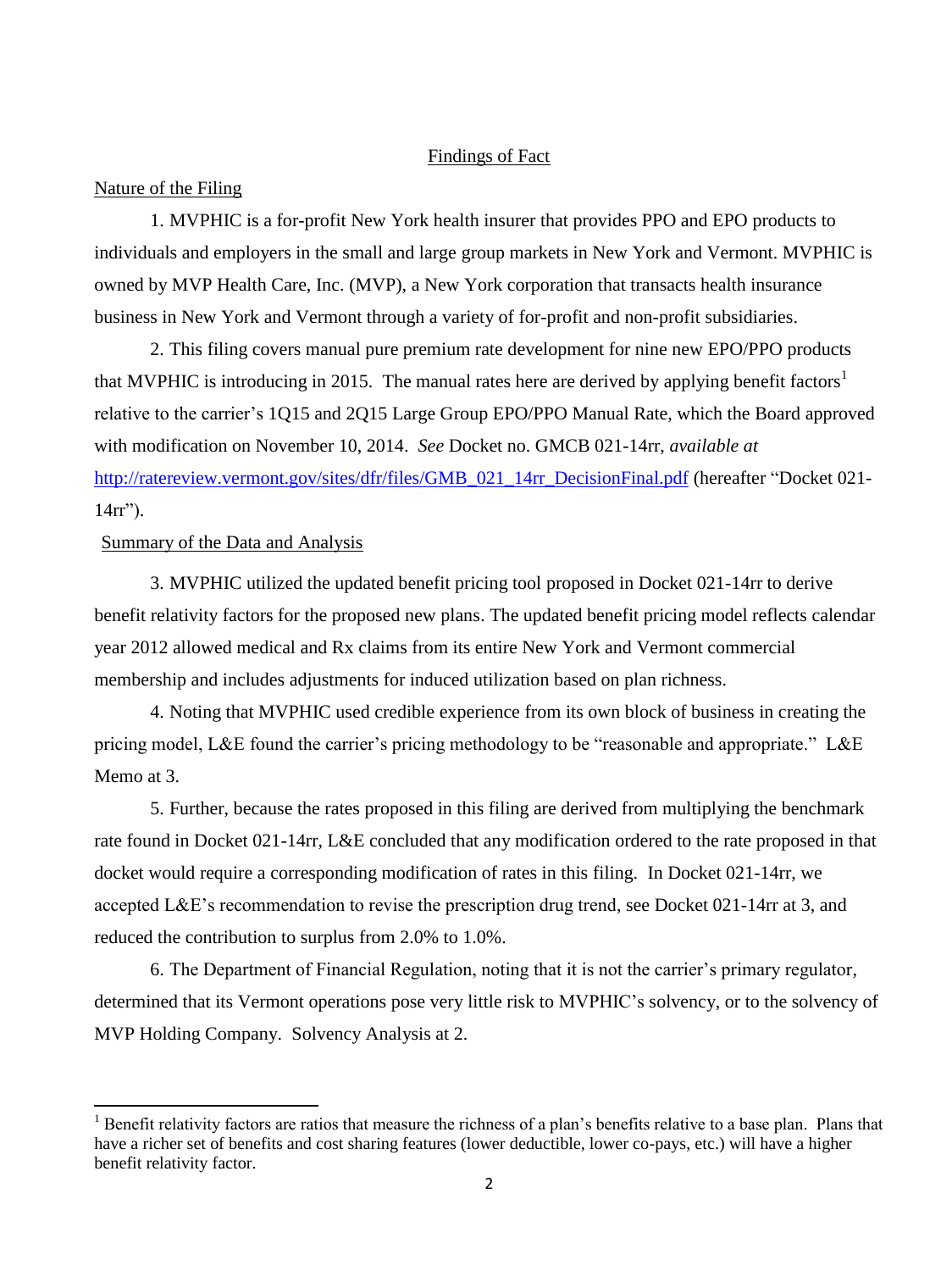#### Standard of Review

1. The Board reviews rate filings to ensure that rates are affordable, promote quality care and access to health care, protect insurer solvency, and are not unjust, unfair, inequitable, misleading or contrary to Vermont law. 8 V.S.A. § 4062(a)(2); GMCB Rule 2.000, *Rate Review*, §§ 2.301(b), 2.401. In addition, the Board takes into consideration changes in health care delivery, changes in payment methods and amounts, and other issues at its discretion. 18 V.S.A. § 9375(b)(6).

2. As part of its review, the Board will consider the Department's analysis and opinion on the impact of the proposed rate on the insurer's solvency and reserves. 8 V.S.A. § 4062(a)(2), (3). In addition, the Board shall consider any public comments received on a rate filing. Rule 2.000, § 2.201.

3. The burden falls on the insurer proposing a rate change to justify the requested rate. *Id*. § 2.104(c)

## Conclusions of Law

1. The filing at hand is directly related to MVPHIC's 1Q15 and 2Q15 Large Group EPO/PPO Manual Rate Filing (Docket no. GMCB-021-14rr), which determines the benchmark manual rate to be multiplied by the different benefit relativities proposed for the 9 new products being offered in this current filing. L&E has recommended that, to the extent that the manual rate for the base plan is modified, the proposed rates for the new plans will need to be modified. L&E Memo at 3.

2. On November 10, 2014 the Board ordered MVPHIC to modify its 1Q15 and 2Q15 Large Group EPO/PPO Manual Rate Filing, see

[http://ratereview.vermont.gov/sites/dfr/files/GMB\\_021\\_14rr\\_DecisionFinal.pdf](http://ratereview.vermont.gov/sites/dfr/files/GMB_021_14rr_DecisionFinal.pdf) page 4, to reflect the prescription drug trend that was approved in the MVP Health Plan Inc. 2015 Vermont Health Connect Rate Filing, docket no. GMCB-017-14rr *available at*

[http://ratereview.vermont.gov/sites/dfr/files/GMCB\\_017\\_14\\_rr\\_Decision.pdf.](http://ratereview.vermont.gov/sites/dfr/files/GMCB_017_14_rr_Decision.pdf) The Board also ordered MVPHIC to reduce its contribution to surplus from 2% to 1% as consistent with previous filings, see GMCB-020-14rr *available at* [http://ratereview.vermont.gov/sites/dfr/files/GMCB\\_020\\_14rr\\_Decision.pdf](http://ratereview.vermont.gov/sites/dfr/files/GMCB_020_14rr_Decision.pdf)

3. Because of the direct relationship between this filing and the 1Q15 and 2Q15 Large Group EPO/PPO Manual Rate Filing, we make the same two modifications with respect to this filing.

4. L&E believes that the application of proposed benefit relativity factors updated to the manual rate (as approved in GMCB-021-14rr) to reasonable and appropriate. L&E Memo at 3.

5. L&E reviewed the pricing methodology for the vision rider and safe harbor riders and consider it to be reasonable and appropriate. L&E Memo at 3.